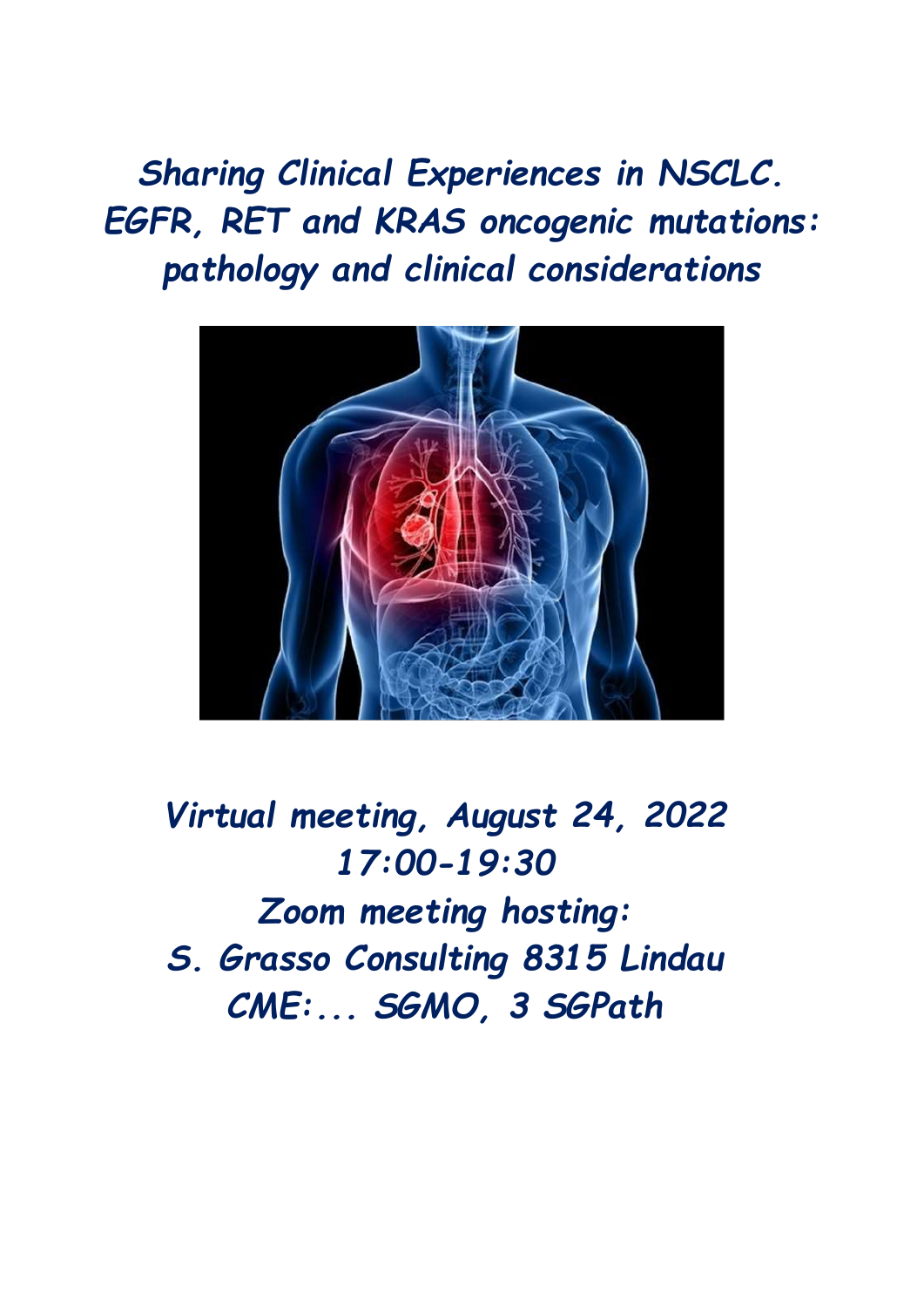## *Chair and speakers*

*PD Dr. med. Alessandra Curioni, Klinik für Medizinische Onkologie und Hämatologie, UniversitätsSpital Zürich*

*Prof. Dr. med. Sabina Berezowska Institut Universitaire de Pathologie, Centre hospitalier universitaire vaudois (CHUV) et Université de Lausanne, Lausanne*

*Dr. med. Bettina Bisig Institut Universitaire de Pathologie, Centre hospitalier universitaire vaudois (CHUV) et Université de Lausanne, Lausanne*

*Dr. med. Marco Dressler, Hirslanden-Klinik St. Anna OnkoZentrum, Luzern*

*PhD Dr. med. David Planchard, Medical Oncology, Gustave Roussy, Villejuif, France* 

*Dr. med. Luciano Wannesson, Oncologia medica, IOSI, Bellinzona*

*Dr. med. Daniela Weiler, Medizinische Onkologie, Luzerner Kantonsspital | Tumorzentrum Luzern* 

*Additional oncologists and pathologists are kindly invited to participate virtually at this meeting using the Zoom technology*

*Organization/Registration Dr. Silvio Grasso, S. Grasso Consulting, Fischeracherstrasse 17 CH-8315 Lindau Suisse, [silvio.grasso@bluewin.ch,](mailto:silvio.grasso@bluewin.ch) Tél. 079 6422106*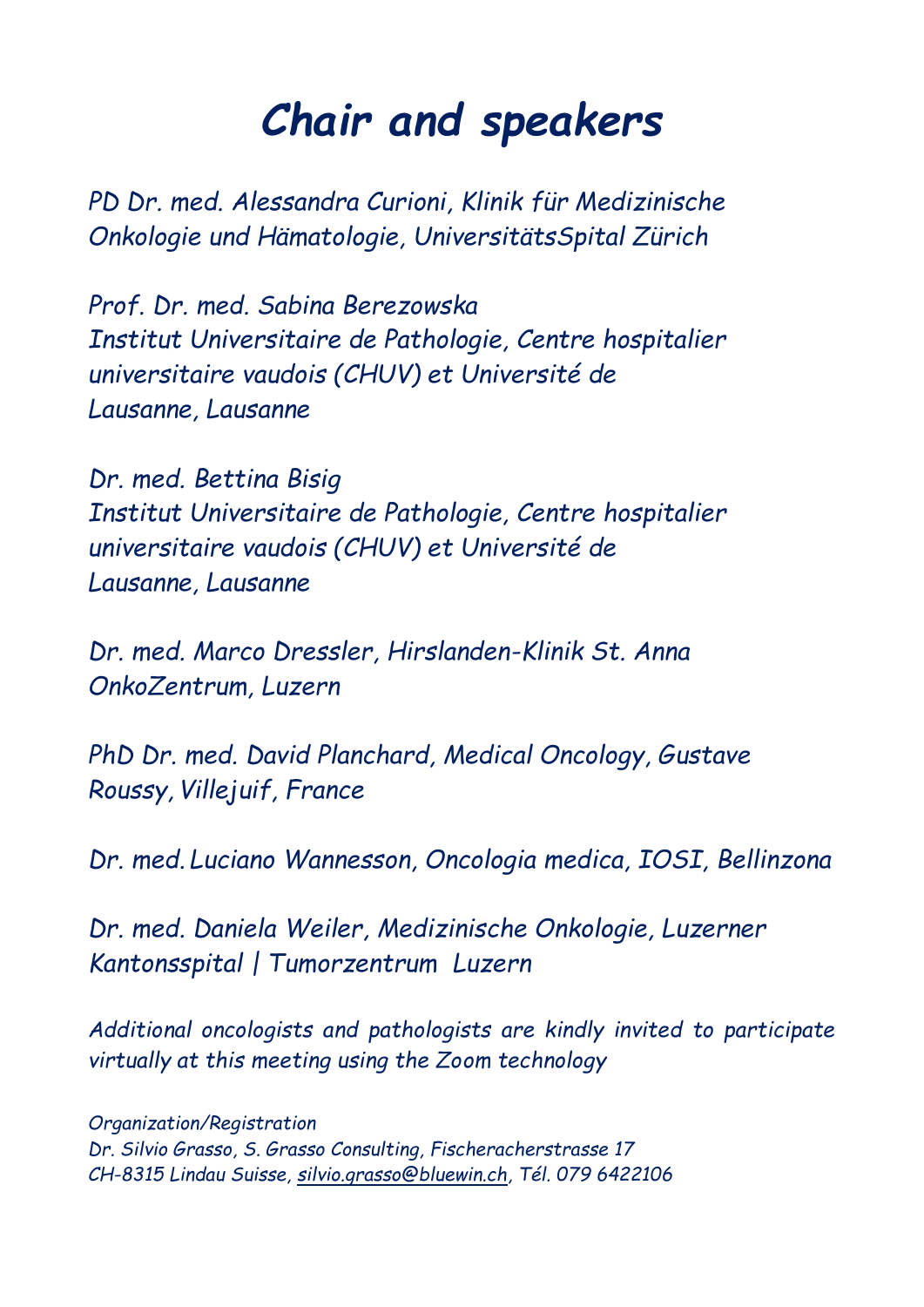## *Program*

*17:00 Welcome and logistic information Silvio Grasso*

*Chair: Alessandra Curioni*

*17:05 Welcome and faculty introduction Alessandra Curioni*

*17:10 Molecular pathology in lung cancer- Focus on EGFR, RAS and RET*

> *Sabina Berezowska Bettina Bisig*

*17:45 Targeted therapy and clinical aspects* *David Planchard*

*Challanges in managing clinical situations*

| 18:30 Case 1<br>$18:50$ Case 2<br>19:10 Case 3 | Marco Dressler<br>Daniela Weiler<br>Luciano Wannesson |                          |                    |
|------------------------------------------------|-------------------------------------------------------|--------------------------|--------------------|
|                                                |                                                       | 19:30 Concluding remarks | Alessandra Curioni |